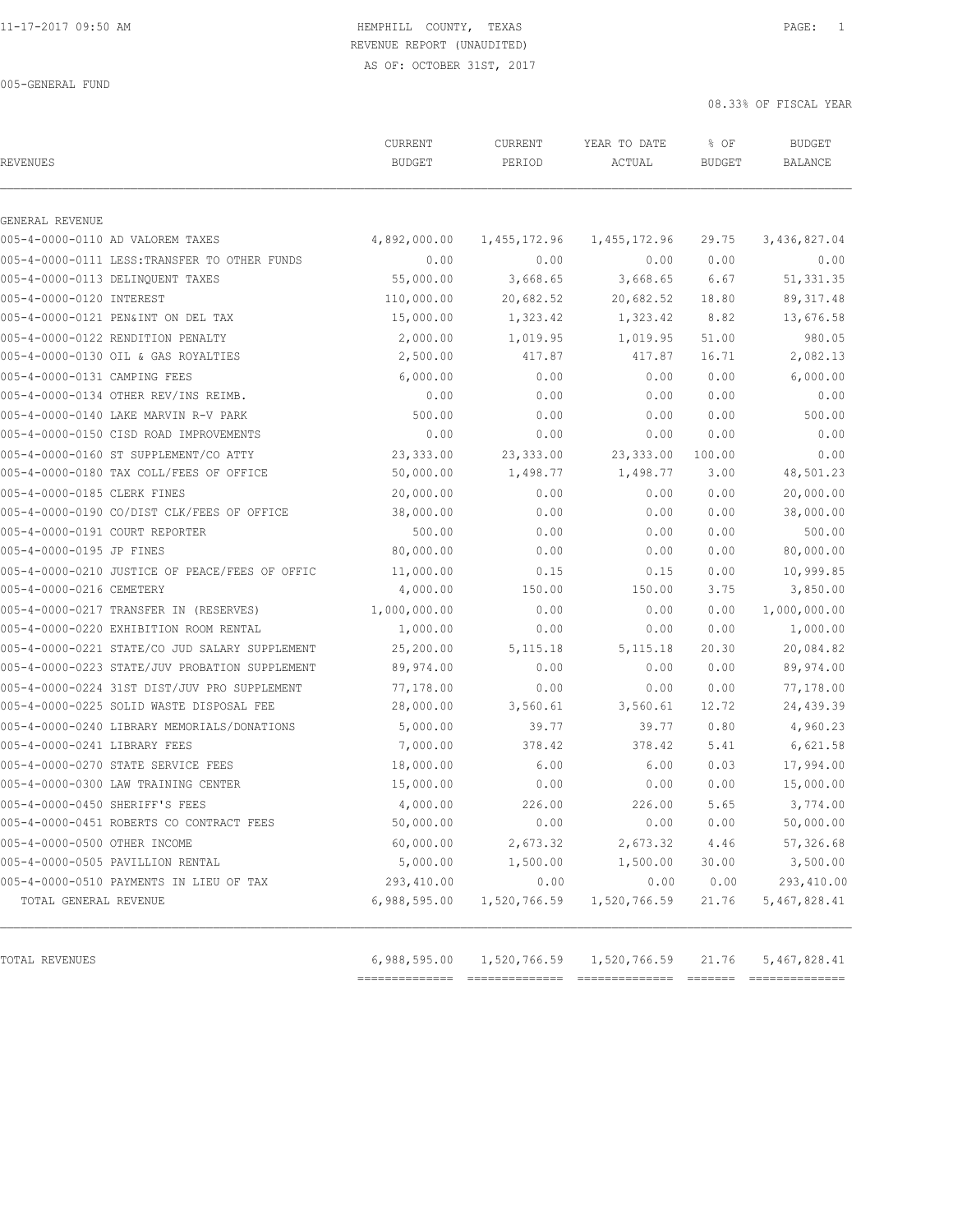008-LAW LIBRARY

| REVENUES                                   | CURRENT<br><b>BUDGET</b> | CURRENT<br>PERIOD | YEAR TO DATE<br>ACTUAL | % OF<br>BUDGET | BUDGET<br><b>BALANCE</b> |
|--------------------------------------------|--------------------------|-------------------|------------------------|----------------|--------------------------|
|                                            |                          |                   |                        |                |                          |
| GENERAL REVENUE                            |                          |                   |                        |                |                          |
| 008-4-0000-0110 TRANSFER FROM FUND BALANCE | 5,000.00                 | 0.00              | 0.00                   | 0.00           | 5,000.00                 |
| 008-4-0000-0550 COURT FEES-LAW/LIB         | 2,000.00                 | 0.00              | 0.00                   | 0.00           | 2,000.00                 |
| TOTAL GENERAL REVENUE                      | 7,000.00                 | 0.00              | 0.00                   | 0.00           | 7,000.00                 |
|                                            |                          |                   |                        |                |                          |
| TOTAL REVENUES                             | 7,000.00                 | 0.00              | 0.00                   | 0.00           | 7,000.00                 |
|                                            |                          |                   |                        |                |                          |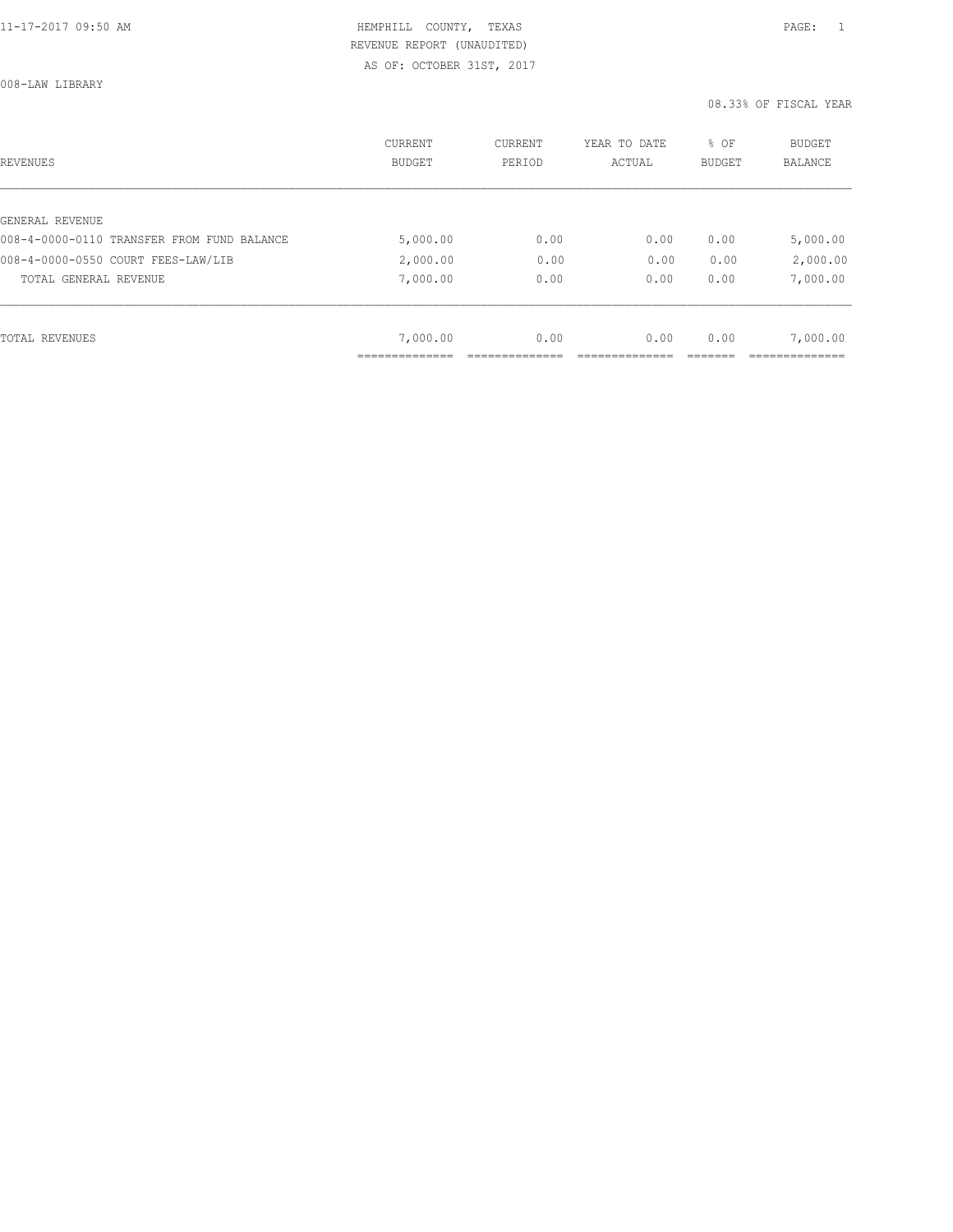009-SECURITY FEE

| REVENUES                                   | <b>CURRENT</b><br><b>BUDGET</b> | CURRENT<br>PERIOD | YEAR TO DATE<br>ACTUAL | % OF<br><b>BUDGET</b> | <b>BUDGET</b><br>BALANCE |
|--------------------------------------------|---------------------------------|-------------------|------------------------|-----------------------|--------------------------|
|                                            |                                 |                   |                        |                       |                          |
| GENERAL REVENUE                            |                                 |                   |                        |                       |                          |
| 009-4-0000-0110 TRANSFER FROM FUND BALANCE | 50,000.00                       | 0.00              | 0.00                   | 0.00                  | 50,000.00                |
| 009-4-0000-0191 COURTHOUSE SECURITY FEE    | 3,000.00                        | 0.00              | 0.00                   | 0.00                  | 3,000.00                 |
| TOTAL GENERAL REVENUE                      | 53,000.00                       | 0.00              | 0.00                   | 0.00                  | 53,000.00                |
|                                            |                                 |                   |                        |                       |                          |
| TOTAL REVENUES                             | 53,000.00                       | 0.00              | 0.00                   | 0.00                  | 53,000.00                |
|                                            |                                 |                   |                        |                       |                          |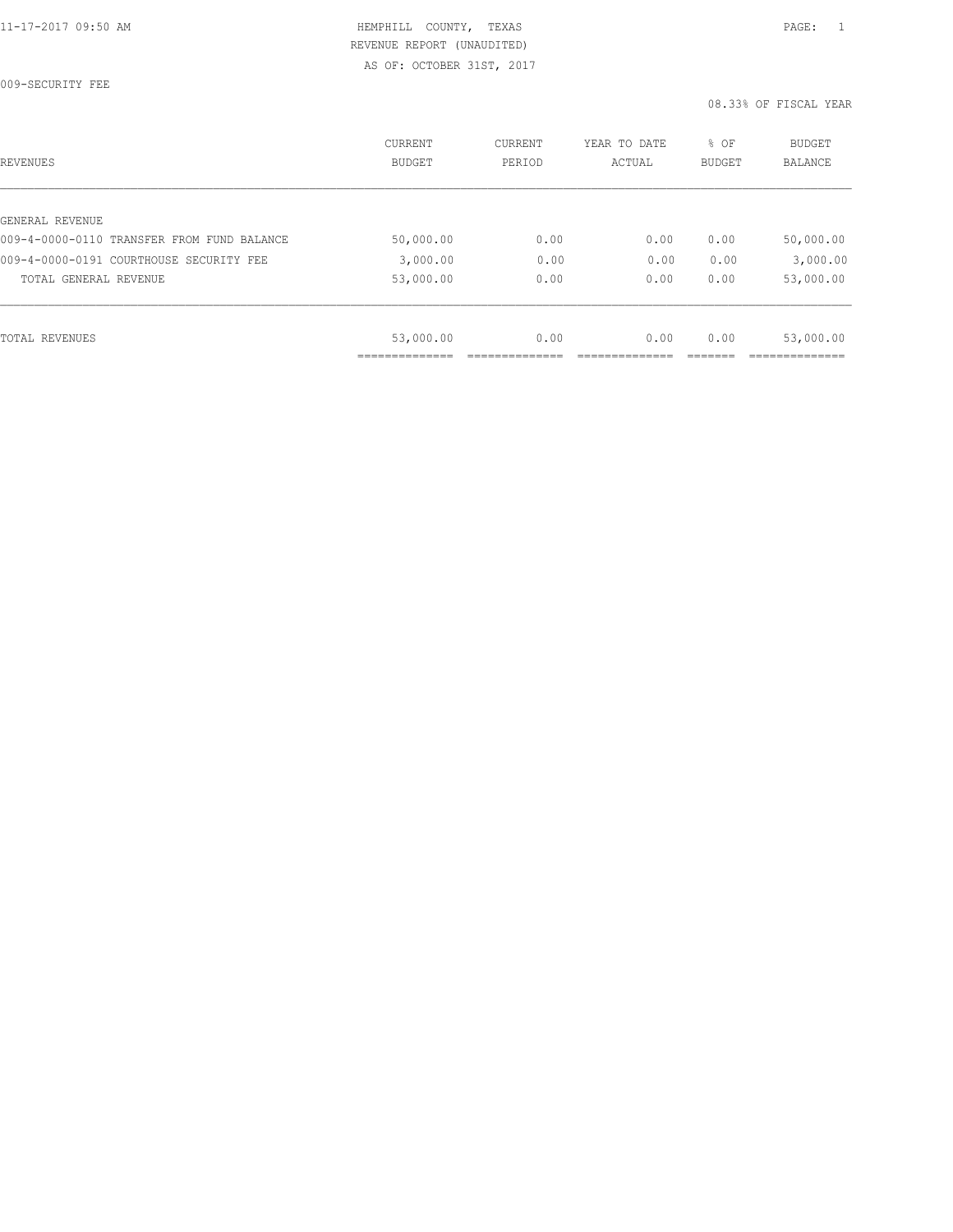010-AIRPORT

| REVENUES                                   | CURRENT<br><b>BUDGET</b>     | <b>CURRENT</b><br>PERIOD | YEAR TO DATE<br>ACTUAL | % OF<br>BUDGET | <b>BUDGET</b><br><b>BALANCE</b> |
|--------------------------------------------|------------------------------|--------------------------|------------------------|----------------|---------------------------------|
|                                            |                              |                          |                        |                |                                 |
| GENERAL REVENUE                            |                              |                          |                        |                |                                 |
| 010-4-0000-0110 AD VALOREM TAX TRANSFER    | 70,000.00                    | 0.00                     | 0.00                   | 0.00           | 70,000.00                       |
| 010-4-0000-0120 INTEREST-AIRPORT           | 400.00                       | 26.95                    | 26.95                  | 6.74           | 373.05                          |
| 010-4-0000-0320 CHAMBER OF COMMERCE        | 1,920.00                     | 0.00                     | 0.00                   | 0.00           | 1,920.00                        |
| 010-4-0000-0325 FUEL SALES                 | 130,000.00                   | 15,500.47                | 15,500.47              | 11.92          | 114,499.53                      |
| 010-4-0000-0326 RENT-HANGARS               | 6,000.00                     | 0.00                     | 0.00                   | 0.00           | 6,000.00                        |
| 010-4-0000-0500 OTHER RECEIPTS             | 0.00                         | 0.00                     | 0.00                   | 0.00           | 0.00                            |
| 010-4-0000-0510 REIMBURSEMENT FROM STATE   | 2,000.00                     | 0.00                     | 0.00                   | 0.00           | 2,000.00                        |
| 010-4-0000-0600 TRANSFER FROM FUND BALANCE | 0.00                         | 0.00                     | 0.00                   | 0.00           | 0.00                            |
| TOTAL GENERAL REVENUE                      | 210,320.00                   | 15,527.42                | 15,527.42              | 7.38           | 194,792.58                      |
|                                            |                              |                          |                        |                |                                 |
| TOTAL REVENUES                             | 210,320.00<br>============== | 15,527.42                | 15,527.42              | 7.38           | 194,792.58                      |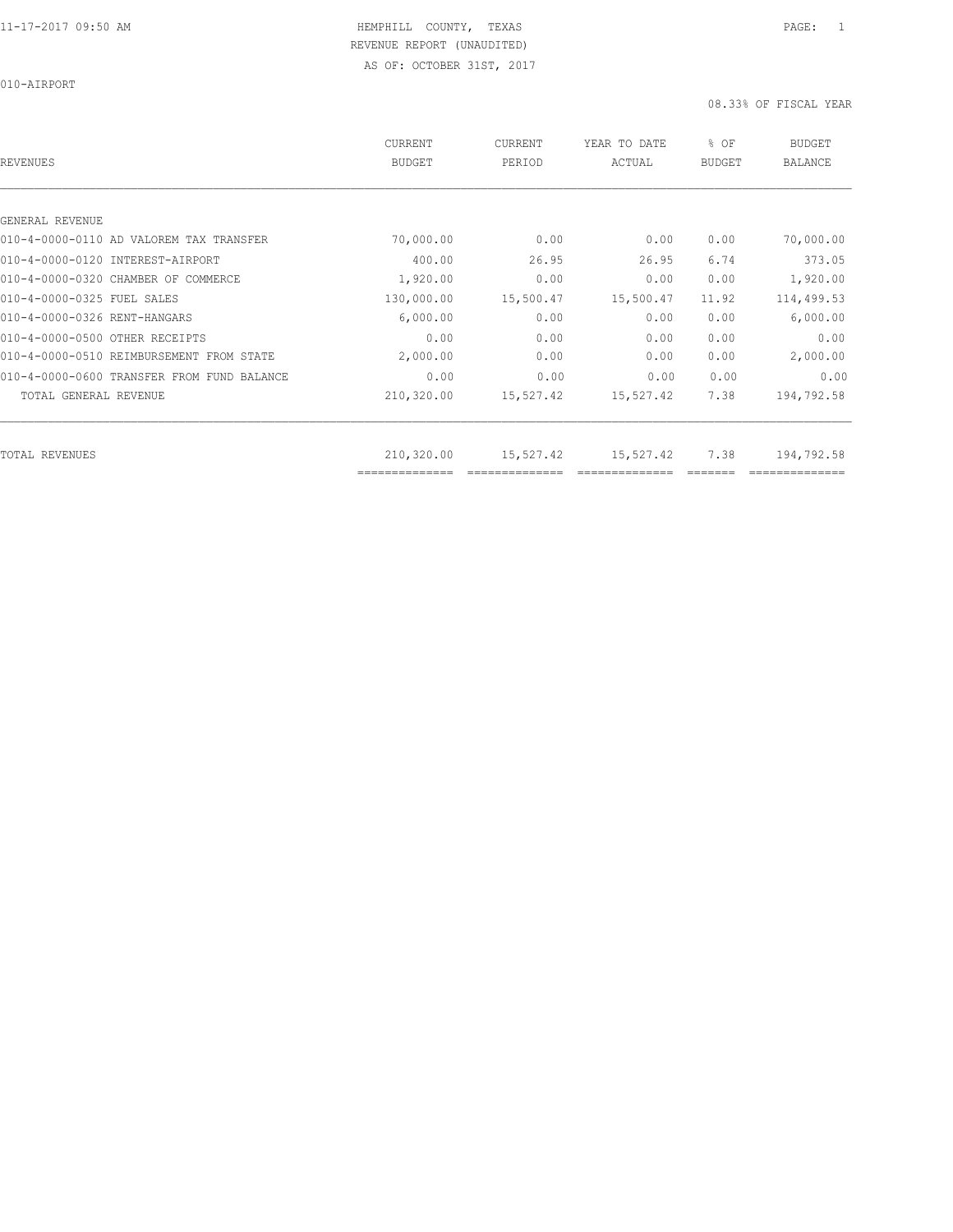011-ROAD & BRIDGE PCT 1

| REVENUES                                       | CURRENT<br><b>BUDGET</b> | CURRENT<br>PERIOD | YEAR TO DATE<br>ACTUAL | % OF<br><b>BUDGET</b> | <b>BUDGET</b><br>BALANCE |
|------------------------------------------------|--------------------------|-------------------|------------------------|-----------------------|--------------------------|
|                                                |                          |                   |                        |                       |                          |
| GENERAL REVENUE                                |                          |                   |                        |                       |                          |
| 011-4-0000-0110 TRANSFER FROM FUND BALANCE     | 85,000.00                | 0.00              | 0.00                   | 0.00                  | 85,000.00                |
| 011-4-0000-0120 INTEREST                       | 1,000.00                 | 0.00              | 0.00                   | 0.00                  | 1,000.00                 |
| 011-4-0000-0121 PEN&INT ON DEL TAX             | 800.00                   | 63.46             | 63.46                  | 7.93                  | 736.54                   |
| 011-4-0000-0122 RENDITION PENALTY              | 50.00                    | 56.75             | 56.75                  | $113.50$ (            | 6.75)                    |
| 011-4-0000-0280 FARM TO MARKET TAXES           | 272,000.00               | 81,265.29         | 81,265.29              | 29.88                 | 190,734.71               |
| 011-4-0000-0281 DELINQUENT TAXES               | 2,000.00                 | 183.31            | 183.31                 | 9.17                  | 1,816.69                 |
| 011-4-0000-0290 LATERAL ROAD                   | 2,100.00                 | 2,088.33          | 2,088.33               | 99.44                 | 11.67                    |
| 011-4-0000-0295 BANKHEAD-JONES FARM TENANT ACT | 2,200.00                 | 0.00              | 0.00                   | 0.00                  | 2,200.00                 |
| 011-4-0000-0300 AUTO REGISTRATION              | 44,000.00                | 2,248.20          | 2,248.20               | 5.11                  | 41,751.80                |
| 011-4-0000-0500 OTHER RECEIPTS                 | 3,000.00                 | 2,512.88          | 2,512.88               | 83.76                 | 487.12                   |
| 011-4-0000-0510 GRANT FUNDS                    | 0.00                     | 0.00              | 0.00                   | 0.00                  | 0.00                     |
| TOTAL GENERAL REVENUE                          | 412,150.00               | 88, 418.22        | 88, 418.22             | 21.45                 | 323,731.78               |
|                                                |                          |                   |                        |                       |                          |
| TOTAL REVENUES                                 | 412,150.00               | 88, 418.22        | 88, 418.22             | 21.45                 | 323,731.78               |
|                                                | ==============           |                   |                        |                       |                          |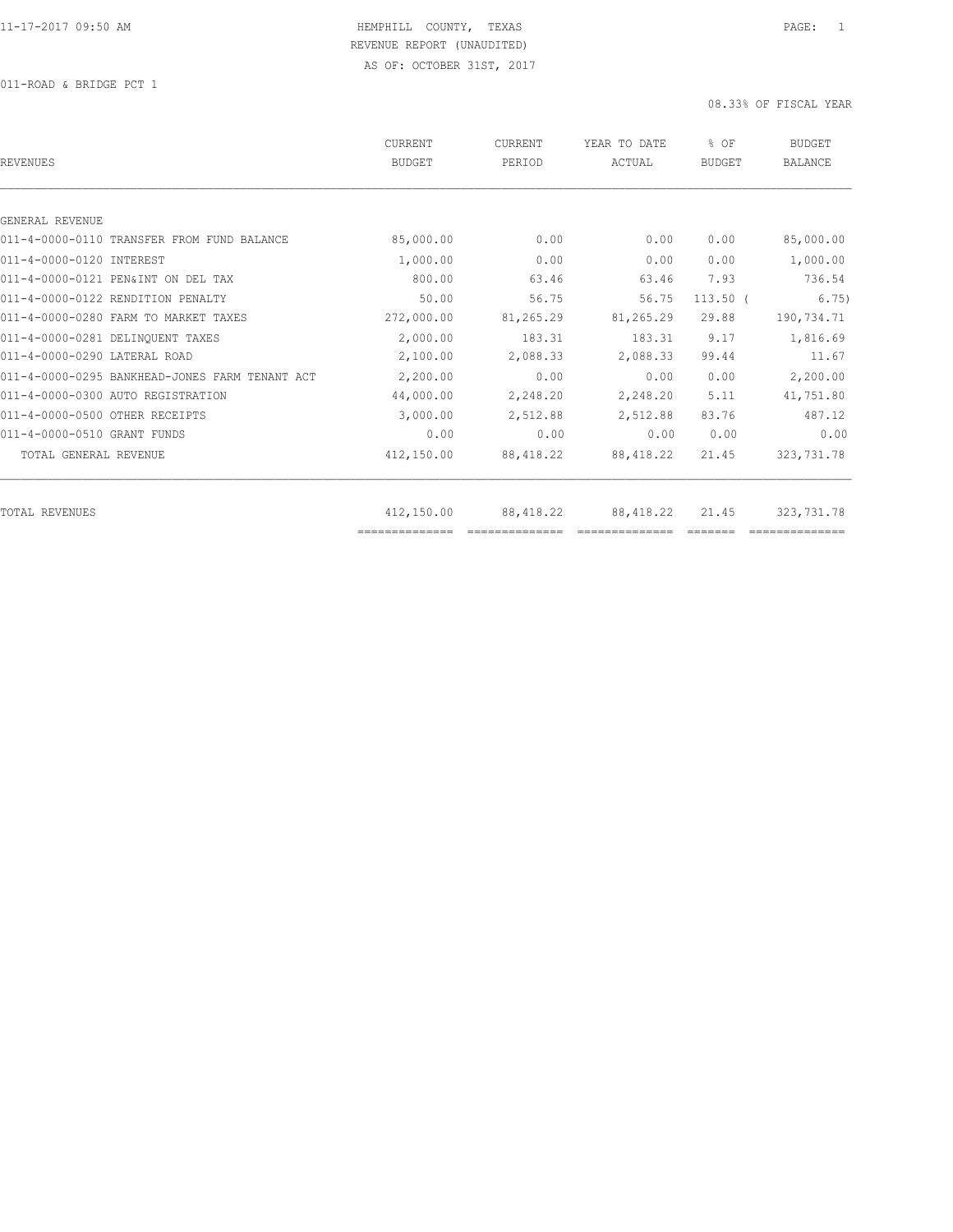012-ROAD & BRIDGE PCT 2

| REVENUES                                       | CURRENT<br><b>BUDGET</b> | CURRENT<br>PERIOD | YEAR TO DATE<br>ACTUAL | % OF<br><b>BUDGET</b> | <b>BUDGET</b><br><b>BALANCE</b> |
|------------------------------------------------|--------------------------|-------------------|------------------------|-----------------------|---------------------------------|
|                                                |                          |                   |                        |                       |                                 |
| GENERAL REVENUE                                |                          |                   |                        |                       |                                 |
| 012-4-0000-0110 TRANSFER FROM FUND BALANCE     | 50,000.00                | 0.00              | 0.00                   | 0.00                  | 50,000.00                       |
| 012-4-0000-0120 INTEREST                       | 1,000.00                 | 0.00              | 0.00                   | 0.00                  | 1,000.00                        |
| 012-4-0000-0121 PEN&INT ON DEL TAX             | 800.00                   | 67.32             | 67.32                  | 8.42                  | 732.68                          |
| 012-4-0000-0122 RENDITION PENALTY              | 50.00                    | 60.21             | 60.21                  | $120.42$ (            | 10.21)                          |
| 012-4-0000-0280 FARM TO MARKET TAXES           | 289,000.00               | 86,190.50         | 86,190.50              | 29.82                 | 202,809.50                      |
| 012-4-0000-0281 DELINQUENT TAXES               | 2,000.00                 | 194.43            | 194.43                 | 9.72                  | 1,805.57                        |
| 012-4-0000-0290 LATERAL ROAD                   | 2,500.00                 | 2,214.89          | 2,214.89               | 88.60                 | 285.11                          |
| 012-4-0000-0295 BANKHEAD-JONES FARM TENANT ACT | 2,300.00                 | 0.00              | 0.00                   | 0.00                  | 2,300.00                        |
| 012-4-0000-0300 AUTO REGISTRATION              | 47,000.00                | 2,384.46          | 2,384.46               | 5.07                  | 44,615.54                       |
| 012-4-0000-0350 ROAD CROSSING PERMITS          | 200.00                   | 0.00              | 0.00                   | 0.00                  | 200.00                          |
| 012-4-0000-0500 OTHER RECEIPTS                 | 3,000.00                 | 2,665.19          | 2,665.19               | 88.84                 | 334.81                          |
| TOTAL GENERAL REVENUE                          | 397,850.00               | 93,777.00         | 93,777.00              | 23.57                 | 304,073.00                      |
|                                                |                          |                   |                        |                       |                                 |
| TOTAL REVENUES                                 | 397,850.00               | 93,777.00         | 93,777.00              | 23.57                 | 304,073.00                      |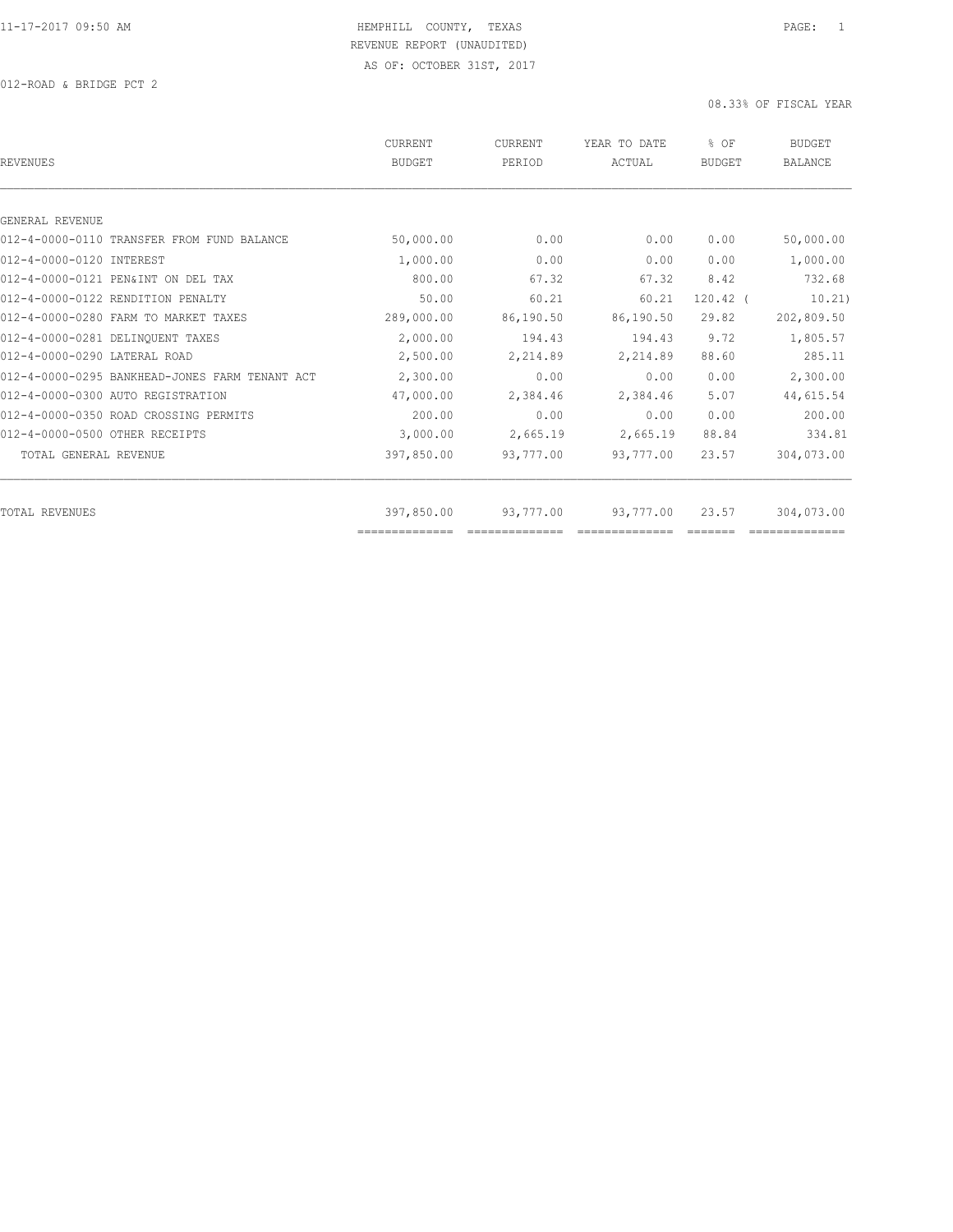013-ROAD & BRIDGE PCT 3

| REVENUES                                       | CURRENT<br>BUDGET            | <b>CURRENT</b><br>PERIOD | YEAR TO DATE<br>ACTUAL       | % OF<br>BUDGET | <b>BUDGET</b><br>BALANCE |
|------------------------------------------------|------------------------------|--------------------------|------------------------------|----------------|--------------------------|
|                                                |                              |                          |                              |                |                          |
| GENERAL REVENUE                                |                              |                          |                              |                |                          |
| 013-4-0000-0110 TRANSFER FROM FUND BALANCE     | 159,673.00                   | 0.00                     | 0.00                         | 0.00           | 159,673.00               |
| 013-4-0000-0120 INTEREST                       | 1,000.00                     | 0.00                     | 0.00                         | 0.00           | 1,000.00                 |
| 013-4-0000-0121 PEN&INT ON DEL TAX             | 1,500.00                     | 134.67                   | 134.67                       | 8.98           | 1,365.33                 |
| 013-4-0000-0122 RENDITION PENALTY              | 100.00                       | 120.41                   | 120.41                       | $120.41$ (     | 20.41                    |
| 013-4-0000-0280 FARM TO MARKET TAXES           | 577,600.00                   | 172,381.00               | 172,381.00                   | 29.84          | 405,219.00               |
| 013-4-0000-0281 DELINOUENT TAXES               | 4,000.00                     | 388.90                   | 388.90                       | 9.72           | 3,611.10                 |
| 013-4-0000-0290 LATERAL ROAD                   | 4,000.00                     | 4,429.79                 | 4,429.79                     | $110.74$ (     | 429.79)                  |
| 013-4-0000-0295 BANKHEAD-JONES FARM TENANT ACT | 5,000.00                     | 0.00                     | 0.00                         | 0.00           | 5,000.00                 |
| 013-4-0000-0300 AUTO REGISTRATION              | 93,000.00                    | 4,768.91                 | 4,768.91                     | 5.13           | 88,231.09                |
| 013-4-0000-0350 ROAD CROSSING PERMITS          | 500.00                       | 0.00                     | 0.00                         | 0.00           | 500.00                   |
| 013-4-0000-0500 OTHER RECEIPTS                 | 1,000.00                     | 5,330.37                 | 5,330.37                     | $533.04$ (     | 4,330.37                 |
| 013-4-0000-0510 GRANT FUNDS                    | 0.00                         | 0.00                     | 0.00                         | 0.00           | 0.00                     |
| TOTAL GENERAL REVENUE                          | 847,373.00                   | 187,554.05               | 187,554.05                   | 22.13          | 659,818.95               |
|                                                |                              |                          |                              |                |                          |
| TOTAL REVENUES                                 | 847,373.00<br>============== | 187,554.05               | 187,554.05<br>============== | 22.13          | 659,818.95               |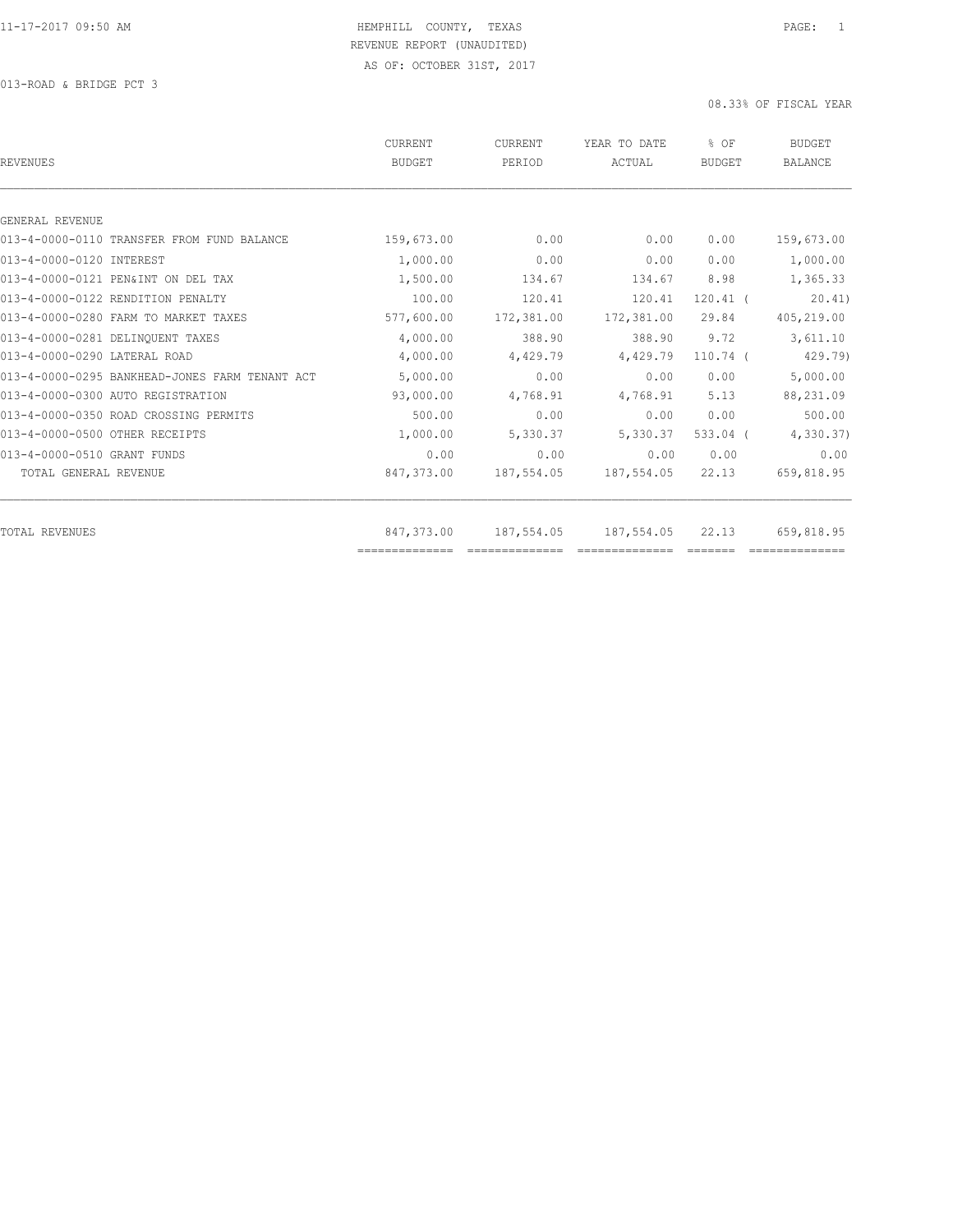014-ROAD & BRIDGE PCT 4

| CURRENT<br><b>BUDGET</b> | CURRENT<br>PERIOD | YEAR TO DATE<br>ACTUAL | % OF<br><b>BUDGET</b> | <b>BUDGET</b><br><b>BALANCE</b> |
|--------------------------|-------------------|------------------------|-----------------------|---------------------------------|
|                          |                   |                        |                       |                                 |
|                          |                   |                        |                       |                                 |
| 50,000.00                | 0.00              | 0.00                   | 0.00                  | 50,000.00                       |
| 1,000.00                 | 0.00              | 0.00                   | 0.00                  | 1,000.00                        |
| 1,500.00                 | 119.25            | 119.25                 | 7.95                  | 1,380.75                        |
| 100.00                   | 106.67            | 106.67                 | $106.67$ (            | 6.67)                           |
| 511,600.00               | 152,680.32        | 152,680.32             | 29.84                 | 358,919.68                      |
| 3,500.00                 | 344.43            | 344.43                 | 9.84                  | 3,155.57                        |
| 4,000.00                 | 3,923.52          | 3,923.52               | 98.09                 | 76.48                           |
| 4,000.00                 | 0.00              | 0.00                   | 0.00                  | 4,000.00                        |
| 84,000.00                | 4,223.89          | 4,223.89               | 5.03                  | 79,776.11                       |
| 0.00                     | 0.00              | 0.00                   | 0.00                  | 0.00                            |
| 1,000.00                 | 4,721.19          | 4,721.19               | 472.12 (              | 3,721.19                        |
| 0.00                     | 0.00              | 0.00                   | 0.00                  | 0.00                            |
| 660,700.00               | 166, 119.27       | 166, 119.27            | 25.14                 | 494,580.73                      |
| 660,700.00               | 166, 119.27       | 166, 119.27            | 25.14                 | 494,580.73                      |
|                          |                   |                        |                       |                                 |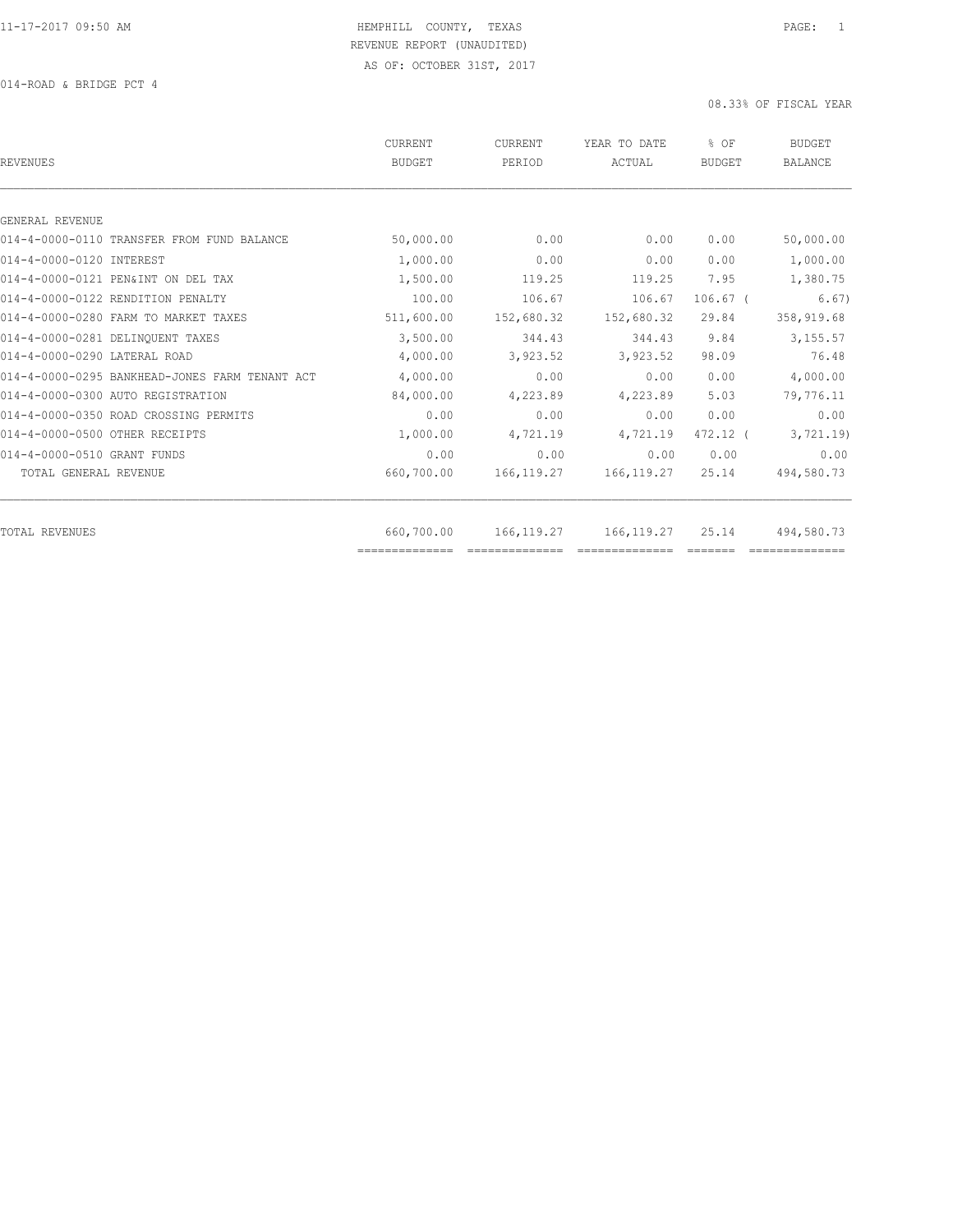| REVENUES                                       | CURRENT<br><b>BUDGET</b> | CURRENT<br>PERIOD | YEAR TO DATE<br>ACTUAL | % OF<br>BUDGET | <b>BUDGET</b><br><b>BALANCE</b> |
|------------------------------------------------|--------------------------|-------------------|------------------------|----------------|---------------------------------|
|                                                |                          |                   |                        |                |                                 |
| GENERAL REVENUE                                |                          |                   |                        |                |                                 |
| 022-4-0000-0110 TRANSFER FROM FUND BALANCE     | 60,000.00                | 0.00              | 0.00                   | 0.00           | 60,000.00                       |
| 022-4-0000-0191 COUNTY RECORDS PRESERVATION FE | 5,000.00                 | 0.00              | 0.00                   | 0.00           | 5,000.00                        |
| TOTAL GENERAL REVENUE                          | 65,000.00                | 0.00              | 0.00                   | 0.00           | 65,000.00                       |
|                                                |                          |                   |                        |                |                                 |
| TOTAL REVENUES                                 | 65,000.00                | 0.00              | 0.00                   | 0.00           | 65,000.00                       |
|                                                |                          |                   |                        |                |                                 |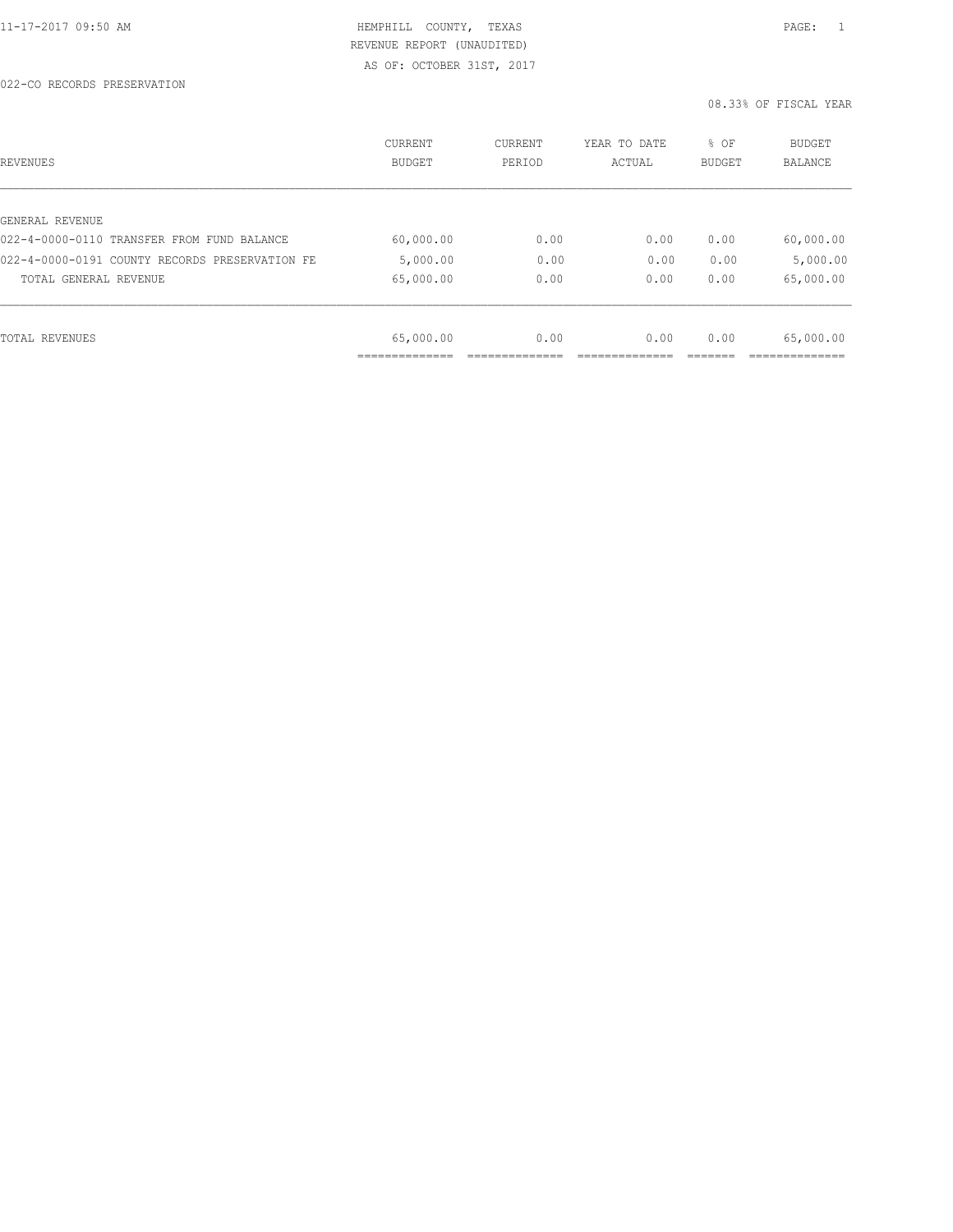| REVENUES                                      | <b>CURRENT</b><br><b>BUDGET</b> | CURRENT<br>PERIOD | YEAR TO DATE<br>ACTUAL | % OF<br><b>BUDGET</b> | BUDGET<br><b>BALANCE</b> |
|-----------------------------------------------|---------------------------------|-------------------|------------------------|-----------------------|--------------------------|
|                                               |                                 |                   |                        |                       |                          |
| GENERAL REVENUE                               |                                 |                   |                        |                       |                          |
| 023-4-0000-0110 TRANSFER FROM FUND BALANCE    | 3,000.00                        | 0.00              | 0.00                   | 0.00                  | 3,000.00                 |
| 023-4-0000-0191 REV-CLK'S RECORD PRESERVATION | 800.00                          | 0.00              | 0.00                   | 0.00                  | 800.00                   |
| TOTAL GENERAL REVENUE                         | 3,800.00                        | 0.00              | 0.00                   | 0.00                  | 3,800.00                 |
|                                               |                                 |                   |                        |                       |                          |
| TOTAL REVENUES                                | 3,800.00                        | 0.00              | 0.00                   | 0.00                  | 3,800.00                 |
|                                               |                                 |                   |                        |                       |                          |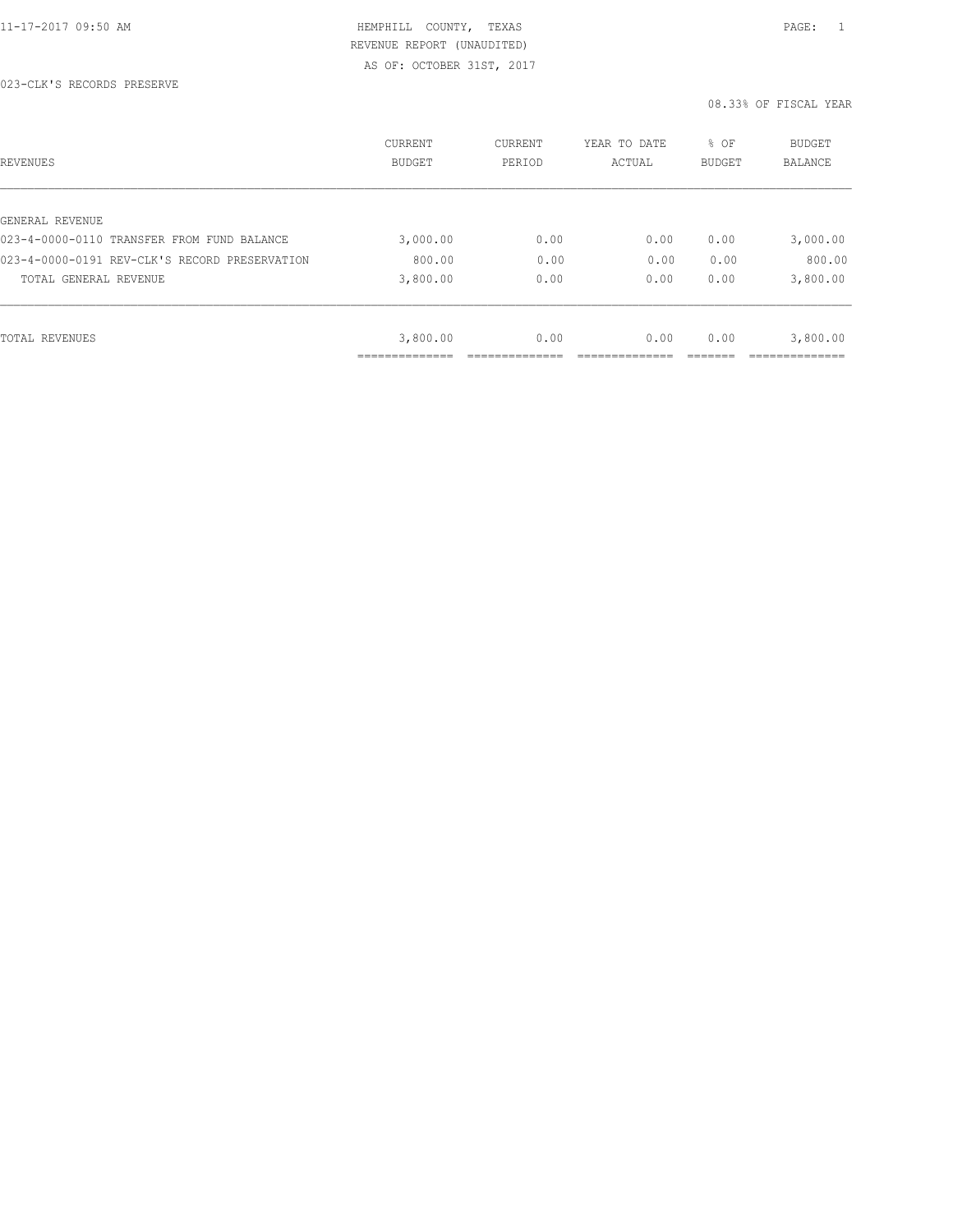024-JUSTICE COURT TECH FUND

| REVENUES                                   | <b>CURRENT</b><br><b>BUDGET</b> | CURRENT<br>PERIOD | YEAR TO DATE<br>ACTUAL | % OF<br><b>BUDGET</b> | <b>BUDGET</b><br>BALANCE |
|--------------------------------------------|---------------------------------|-------------------|------------------------|-----------------------|--------------------------|
|                                            |                                 |                   |                        |                       |                          |
| GENERAL REVENUE                            |                                 |                   |                        |                       |                          |
| 024-4-0000-0110 TRANSFER FROM FUND BALANCE | 7,000.00                        | 0.00              | 0.00                   | 0.00                  | 7,000.00                 |
| 024-4-0000-0191 TECH FEES/EXP              | 2,000.00                        | 0.00              | 0.00                   | 0.00                  | 2,000.00                 |
| TOTAL GENERAL REVENUE                      | 9,000.00                        | 0.00              | 0.00                   | 0.00                  | 9,000.00                 |
|                                            |                                 |                   |                        |                       |                          |
| TOTAL REVENUES                             | 9,000.00                        | 0.00              | 0.00                   | 0.00                  | 9,000.00                 |
|                                            |                                 |                   |                        |                       |                          |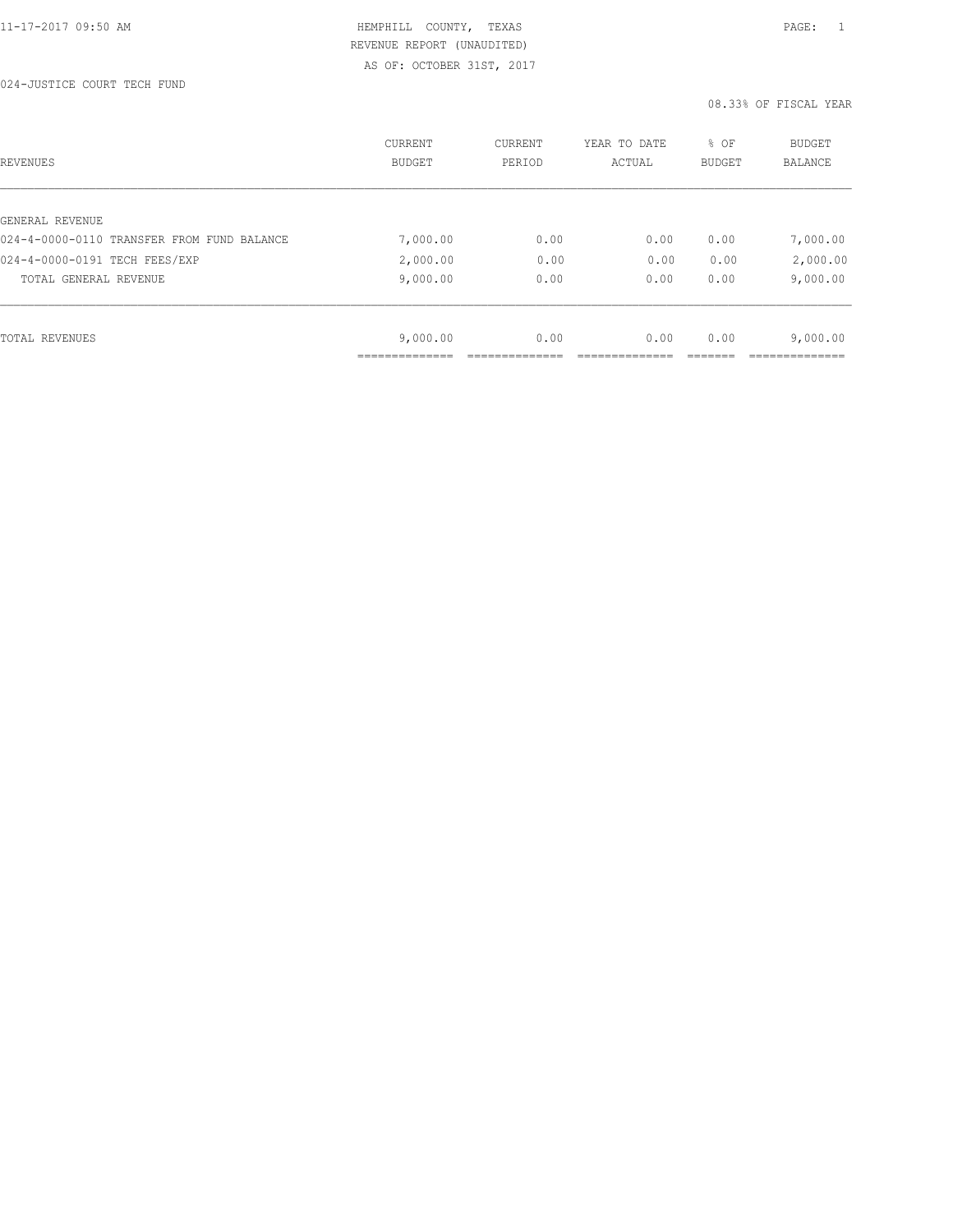| REVENUES                                   | <b>CURRENT</b><br><b>BUDGET</b> | CURRENT<br>PERIOD | YEAR TO DATE<br>ACTUAL | % OF<br><b>BUDGET</b> | <b>BUDGET</b><br>BALANCE |
|--------------------------------------------|---------------------------------|-------------------|------------------------|-----------------------|--------------------------|
|                                            |                                 |                   |                        |                       |                          |
| GENERAL REVENUE                            |                                 |                   |                        |                       |                          |
| 029-4-0000-0110 TRANSFER FROM FUND BALANCE | 1,000.00                        | 0.00              | 0.00                   | 0.00                  | 1,000.00                 |
| 029-4-0000-0330 PRETRIAL INTERVENTION      | 1,000.00                        | 500.00            | 500.00                 | 50.00                 | 500.00                   |
| TOTAL GENERAL REVENUE                      | 2,000.00                        | 500.00            | 500.00                 | 25.00                 | 1,500.00                 |
|                                            |                                 |                   |                        |                       |                          |
|                                            |                                 |                   |                        |                       |                          |
| TOTAL REVENUES                             | 2,000.00                        | 500.00            | 500.00                 | 25.00                 | 1,500.00                 |
|                                            | .                               |                   |                        |                       |                          |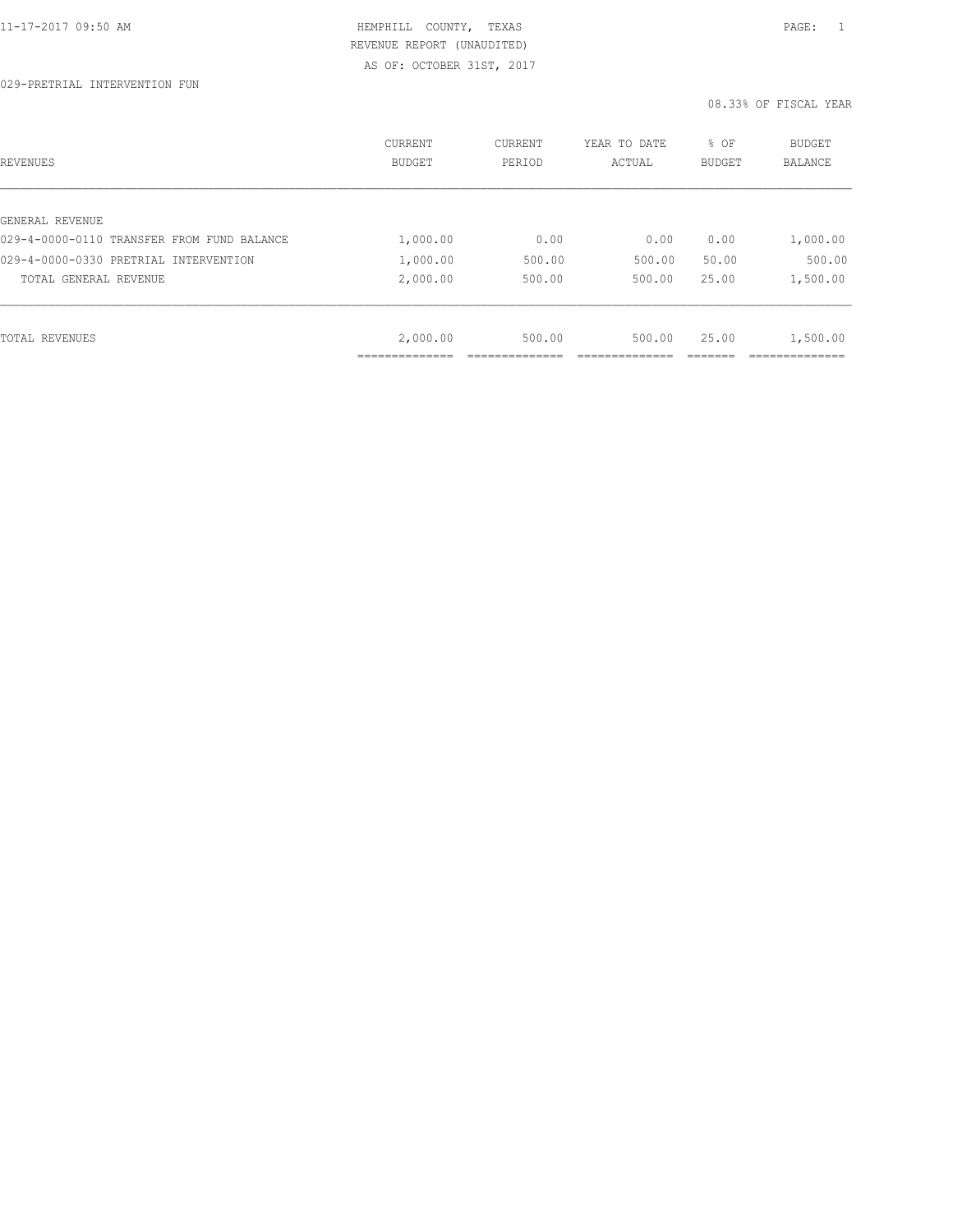| REVENUES                                   | <b>CURRENT</b><br>BUDGET | CURRENT<br>PERIOD | YEAR TO DATE<br>ACTUAL | % OF<br><b>BUDGET</b> | <b>BUDGET</b><br>BALANCE |
|--------------------------------------------|--------------------------|-------------------|------------------------|-----------------------|--------------------------|
|                                            |                          |                   |                        |                       |                          |
| GENERAL REVENUE                            |                          |                   |                        |                       |                          |
| 032-4-0000-0110 TRANSFER FROM FUND BALANCE | 15,000.00                | 0.00              | 0.00                   | 0.00                  | 15,000.00                |
| 032-4-0000-0220 FEES-CHECK COLLECTION      | 500.00                   | 0.00              | 0.00                   | 0.00                  | 500.00                   |
| TOTAL GENERAL REVENUE                      | 15,500.00                | 0.00              | 0.00                   | 0.00                  | 15,500.00                |
|                                            |                          |                   |                        |                       |                          |
| TOTAL REVENUES                             | 15,500.00                | 0.00              | 0.00                   | 0.00                  | 15,500.00                |
|                                            | ______________           |                   |                        |                       | ____________             |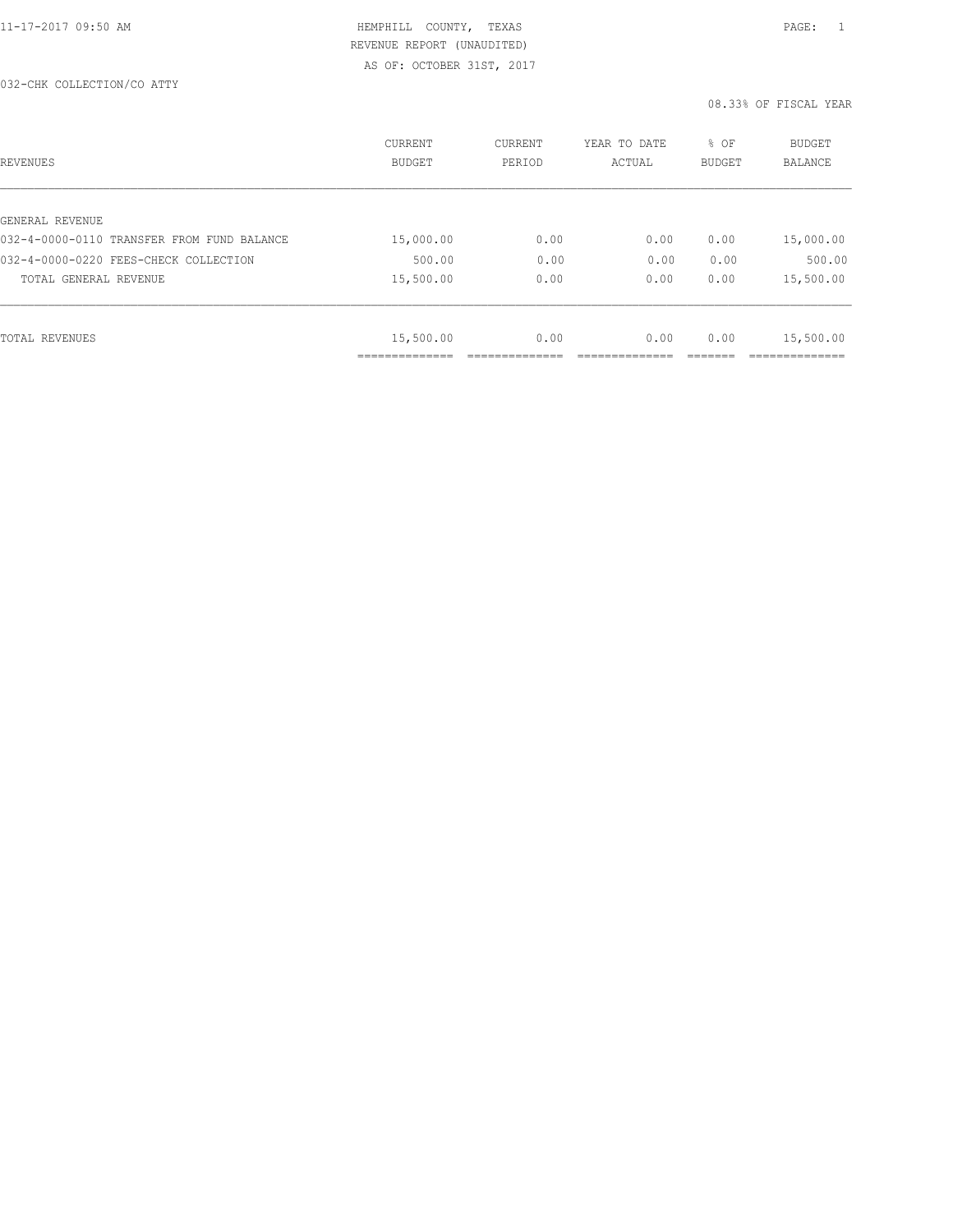| REVENUES                                   | <b>CURRENT</b><br><b>BUDGET</b> | CURRENT<br>PERIOD | YEAR TO DATE<br>ACTUAL | % OF<br>BUDGET | BUDGET<br><b>BALANCE</b> |
|--------------------------------------------|---------------------------------|-------------------|------------------------|----------------|--------------------------|
|                                            |                                 |                   |                        |                |                          |
| GENERAL REVENUE                            |                                 |                   |                        |                |                          |
| 036-4-0000-0110 TRANSFER FROM FUND BALANCE | 8,000.00                        | 0.00              | 0.00                   | 0.00           | 8,000.00                 |
| 036-4-0000-0440 STATE FEES                 | 2,000.00                        | 0.00              | 0.00                   | 0.00           | 2,000.00                 |
| TOTAL GENERAL REVENUE                      | 10,000.00                       | 0.00              | 0.00                   | 0.00           | 10,000.00                |
|                                            |                                 |                   |                        |                |                          |
| TOTAL REVENUES                             | 10,000.00                       | 0.00              | 0.00                   | 0.00           | 10,000.00                |
|                                            |                                 |                   |                        |                |                          |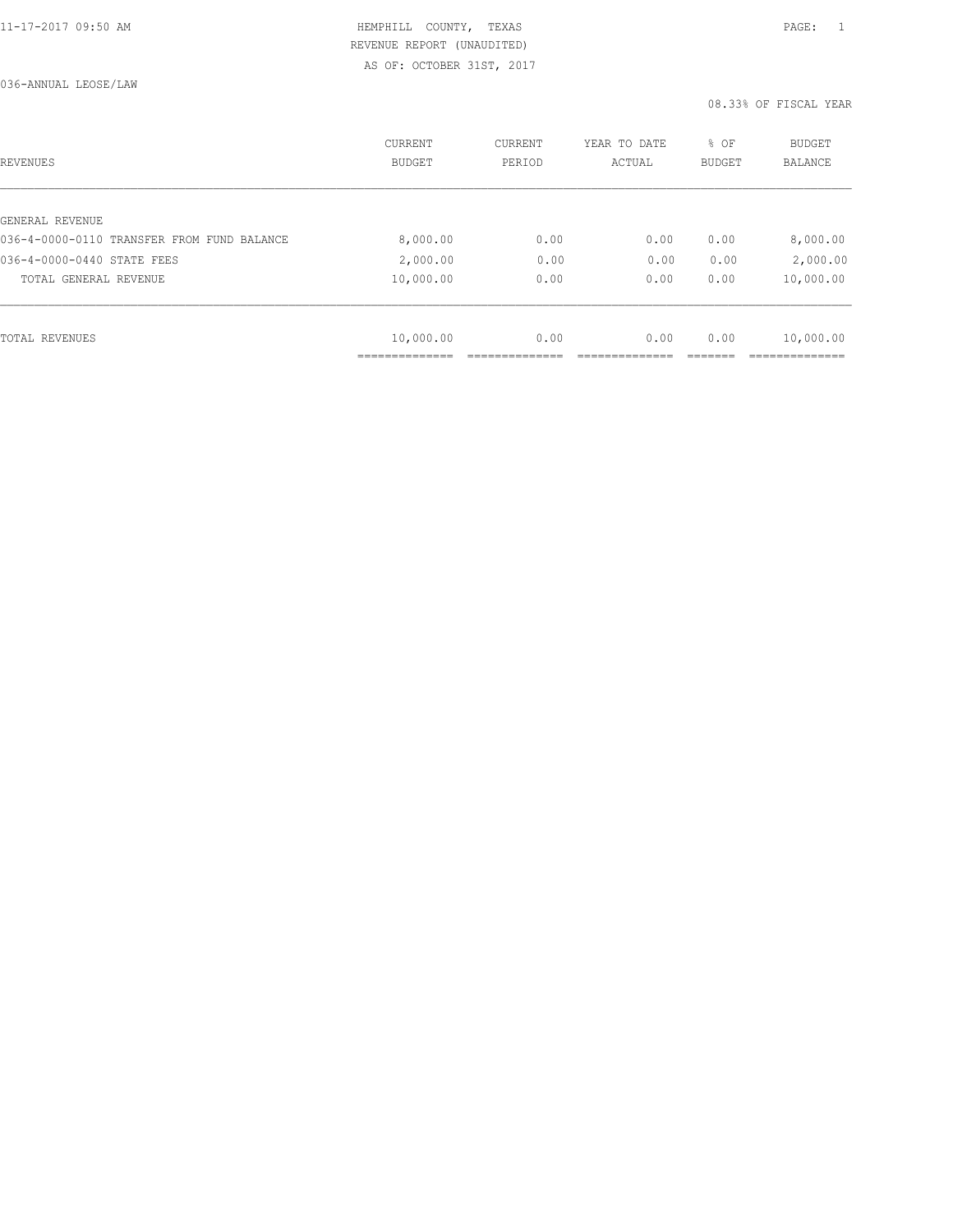046-SCAAP

| REVENUES                                   | <b>CURRENT</b><br><b>BUDGET</b> | CURRENT<br>PERIOD | YEAR TO DATE<br>ACTUAL | % OF<br>BUDGET | BUDGET<br><b>BALANCE</b> |
|--------------------------------------------|---------------------------------|-------------------|------------------------|----------------|--------------------------|
|                                            |                                 |                   |                        |                |                          |
| GENERAL REVENUE                            |                                 |                   |                        |                |                          |
| 046-4-0000-0110 TRANSFER FROM FUND BALANCE | 65,000.00                       | 0.00              | 0.00                   | 0.00           | 65,000.00                |
| 046-4-0000-0260 GRANT AWARD                | 6,000.00                        | 0.00              | 0.00                   | 0.00           | 6,000.00                 |
| TOTAL GENERAL REVENUE                      | 71,000.00                       | 0.00              | 0.00                   | 0.00           | 71,000.00                |
|                                            |                                 |                   |                        |                |                          |
| TOTAL REVENUES                             | 71,000.00                       | 0.00              | 0.00                   | 0.00           | 71,000.00                |
|                                            |                                 |                   |                        |                |                          |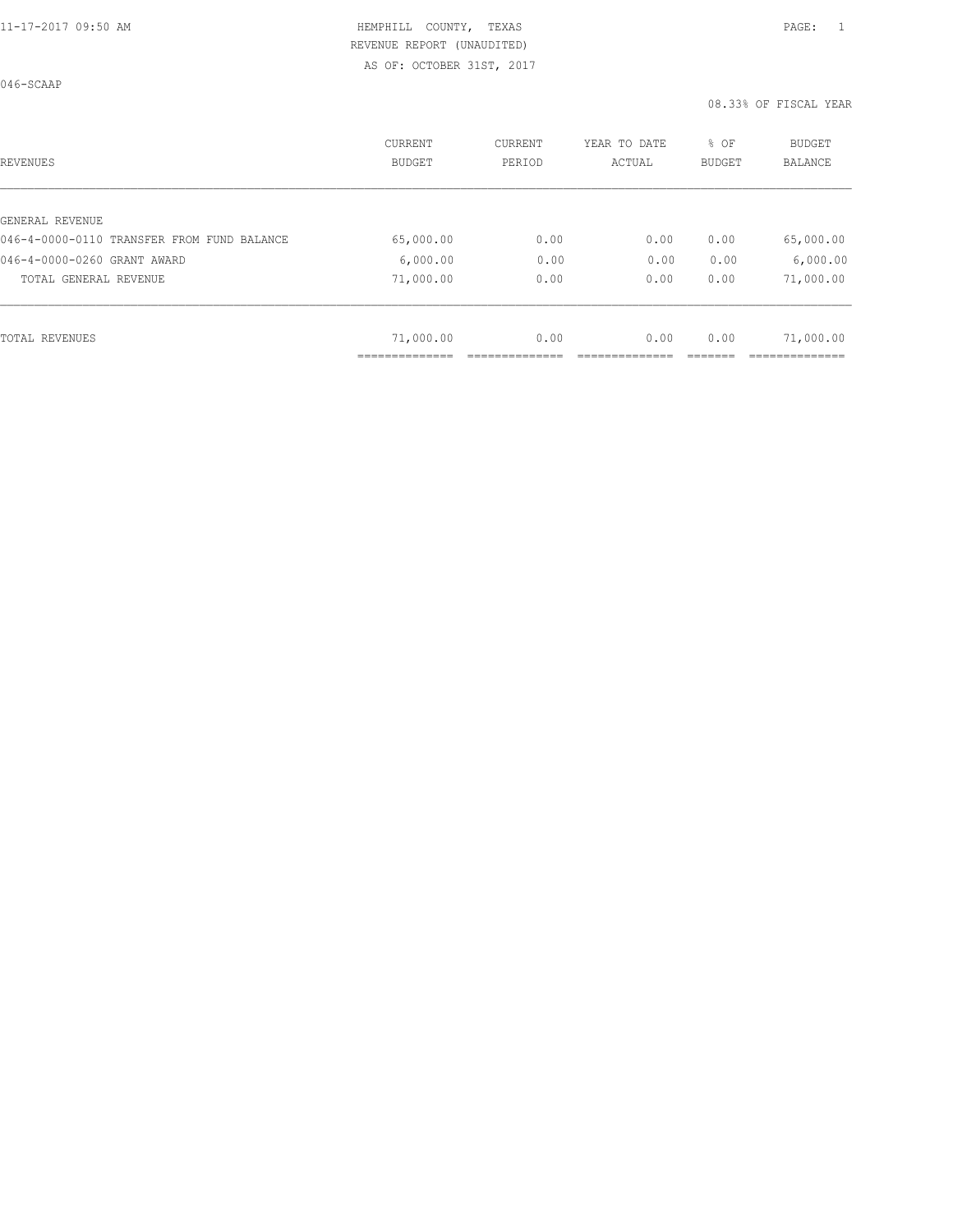047-SHERIFF COMMISSARY

| REVENUES                             | CURRENT<br><b>BUDGET</b> | CURRENT<br>PERIOD | YEAR TO DATE<br>ACTUAL | % OF<br>BUDGET | BUDGET<br>BALANCE |
|--------------------------------------|--------------------------|-------------------|------------------------|----------------|-------------------|
|                                      |                          |                   |                        |                |                   |
| GENERAL REVENUE                      |                          |                   |                        |                |                   |
| 047-4-0000-0401 SALES/COMMISSARY     | 0.00                     | 0.00              | 0.00                   | 0.00           | 0.00              |
| 047-4-0000-0500 MISCELLANEOUS INCOME | 0.00                     | 0.00              | 0.00                   | 0.00           | 0.00              |
| TOTAL GENERAL REVENUE                | 0.00                     | 0.00              | 0.00                   | 0.00           | 0.00              |
|                                      |                          |                   |                        |                |                   |
| TOTAL REVENUES                       | 0.00                     | 0.00              | 0.00                   | 0.00           | 0.00              |
|                                      | ------------             |                   |                        |                |                   |